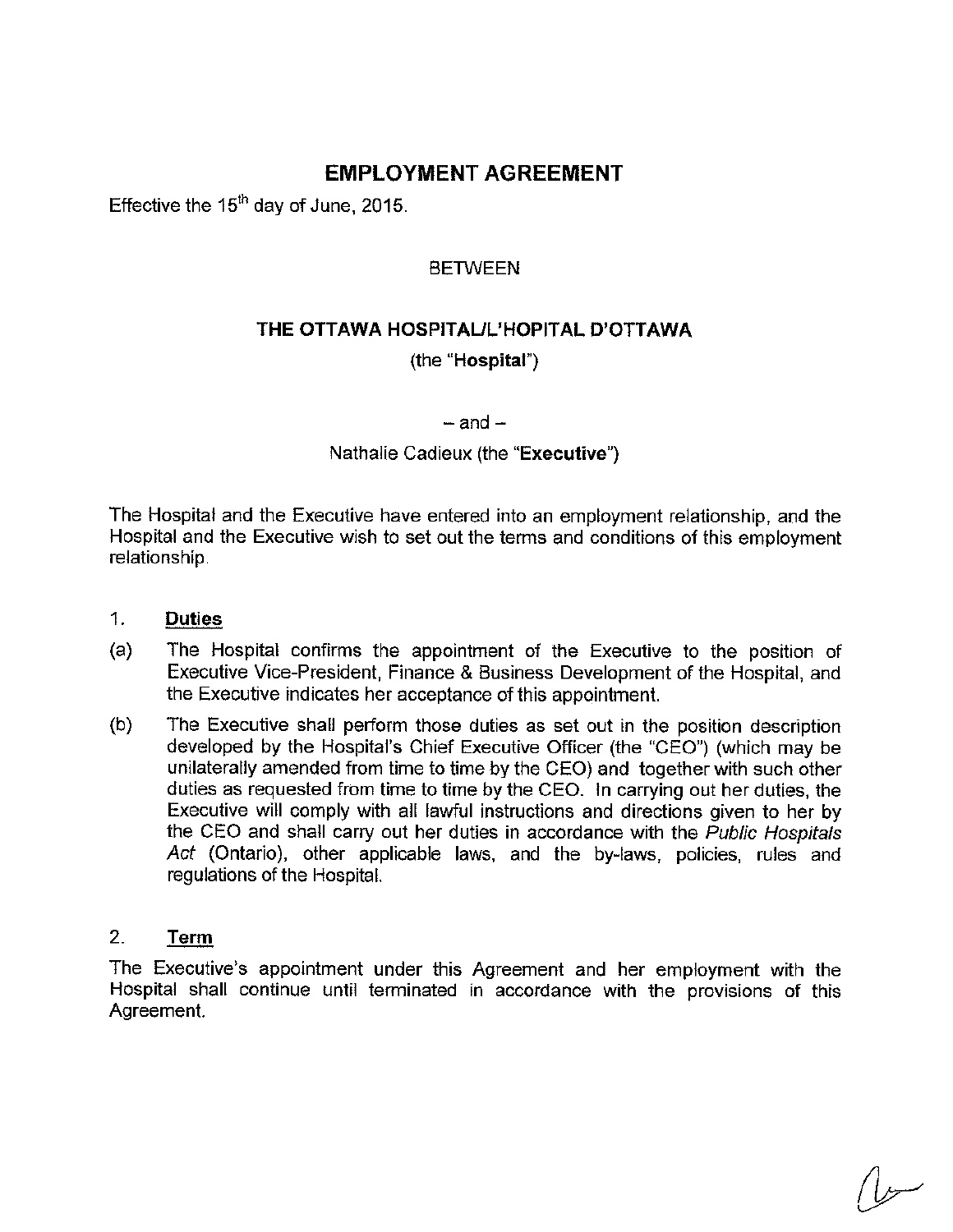## **3. Compensation**

- (a) The base salary of the Executive shall be  $$270,000$  (two hundred seventy thousand dollars) per annum.
- (b) The Executive's compensation shall be reviewed periodically to ensure that it reflects appropriate market comparators and the results of the perfonnance evaluation described in paragraph (c) below. For the purposes of this **Agreement, "appropriate market comparators" will mean positions of equivalent scope and responsibility at the four major Health Science Centres in**  Ontario (London Health Sciences Centre, Hamilton Health Sciences Centre, Sunnybrook Health Sciences Centre, St. Michael's Hospital). The process for the determination of positions of equivalent scope and responsibility will be established in collaboration with the Executive, her colleagues and professional advice from recognized experts in the field.
- (c) The CEO, in consultation with the Executive, will set annual and long-term goals and objectives for the Executive. The CEO shall conduct a performance evaluation of the Executive in the 1st quarter of the Hospital's fiscal year, based **on her achievement of the goals and objectives. Upon completion of this evaluation, any compensation adjustment will be made effective as of April 1st of**  the same year. Also upon completion of this evaluation, the CEO will determine whether the Executive is eligible to receive an annual lump sum payment of up to 10% of her base salary, as an incentive payment in consideration of the achievement of the goals and objectives. 20% of that incentive payment shall be based on attainment of Corporate Quality Improvement Plan goals in compliance with the provisions of the *Excellent Care for All Act.*

## 4. **Benefits**

- (a) The Executive will receive a car allowance of \$10,000 (ten thousand dollars) per annum, which shall be used by the Executive for payment of automobile **operating expenses (insurance, gasoline, regular maintenance).**
- (b) The Executive will be entitled to the package of benefits which is made available to Hospital executives from time to time, which shall not be less than the current package as set out in summary form in Schedule A

# 5. **Expenses**

(a) The Executive shall be reimbursed for all authorized travelling and other out-ofpocket expenses actually and properly incurred by her in connection with her **duties hereunder. "Authorized" expenses include expenses that are either (i) incurred in accordance with established Hospital policy or** (ii) **approved in**  advance by the CEO. For all such expenses, the Executive shall furnish to the Hospital statements and receipts as and when required by the Hospital.

2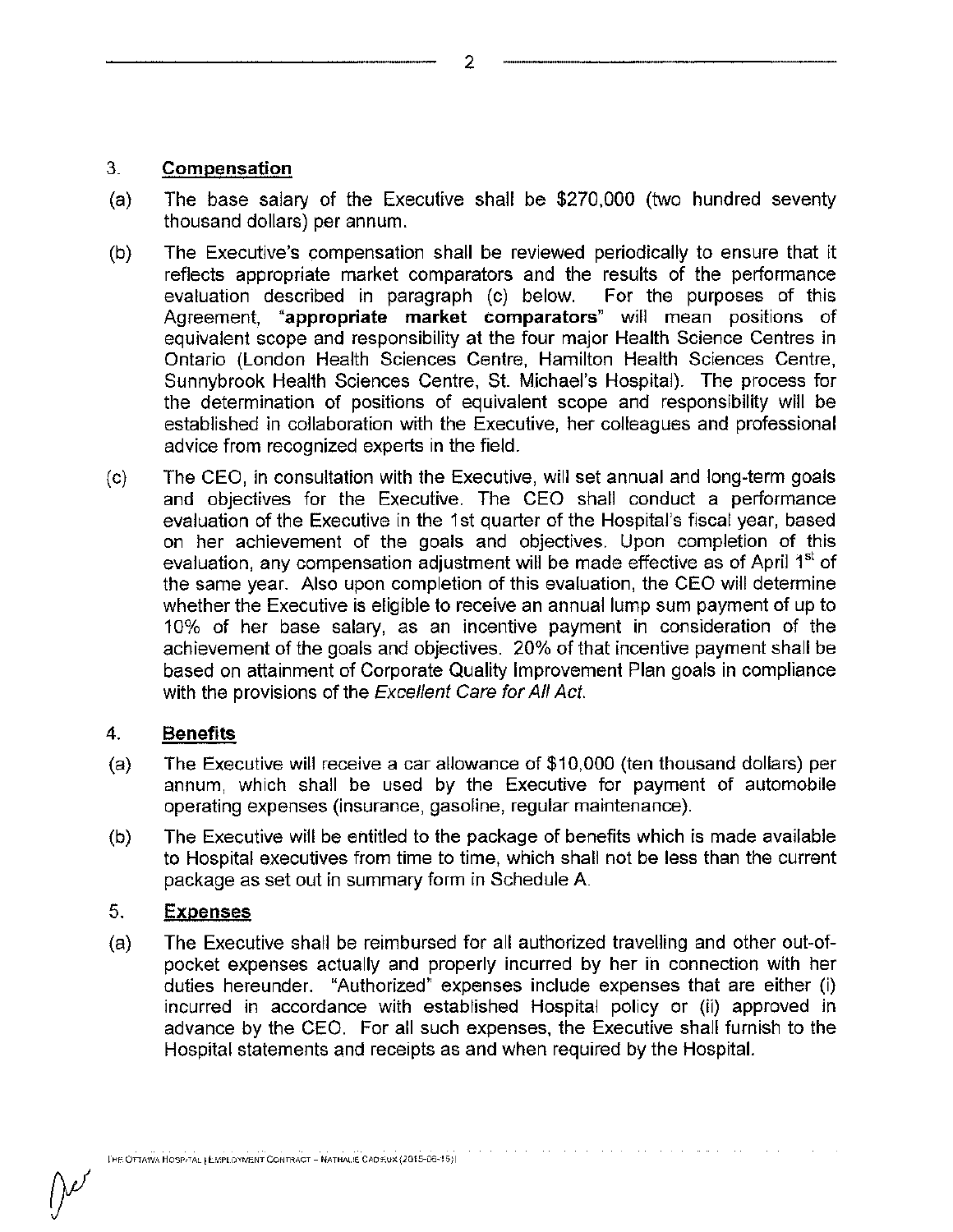(b) The Executive shall also be reimbursed the cost of one professional membership each year and all expenses incurred by her in connection with pre-approved conferences. The expenses so incurred by the Executive are subject to the approval of the CEO.

#### 6. **Authority**

Subject always to the general or specific instructions and directions of the CEO and the Board of Governors, the Executive shall have full authority to manage and direct the business and affairs of the Hospital within her operational mandate.

#### 7. **Service**

- (a) The Executive, throughout the term of her appointment, shall devote her full-time and attention to the business of the Hospital and shall not, without the prior consent in writing of the CEO, undertake any other business or become a **director, officer, agent, or employee of any other corporation, firm or individual.**
- (b) The Executive shall well and faithfully serve the Hospital and use her best efforts to promote the interests thereof.

## 8. **Confidentiality**

- (a) All confidential information of the Hospital, whether it is developed by the Executive during her period of employment or by others employed or engaged by or associated with the Hospital, is the exclusive property of the Hospital and shall at all times be regarded, treated and protected as such. **"Confidential information"** includes, without limitation, information and facts relating to the **operation and affairs of the Hospital or any of its related or associated entities,**  including without limitation the Ottawa Hospital Foundation, the Heart Institute and the OHRI or acquired in the course of carrying out its operations.
- (b) The Executive shall not disclose confidential information to any person or use any confidential information (other than as necessary in carrying out the Executive's duties on behalf of the Hospital) at any time during or subsequent to her period of employment without first obtaining the consent of the CEO, and the Executive shall take all reasonable precautions to prevent inadvertent disclosure of any such confidential information.
- (c) Within five (5) days after the termination of the Executive's employment by the Hospital for any reason, or of receipt by the Executive of the Hospital's written request, the Executive shall promptly deliver to the Hospital all property belonging to the Hospital, including without limitation all confidential information of the Hospital (in whatever form) that is in the Executive's possession or under **the Executive's control.**

والوالون المتحدث والمتواز

3

سدا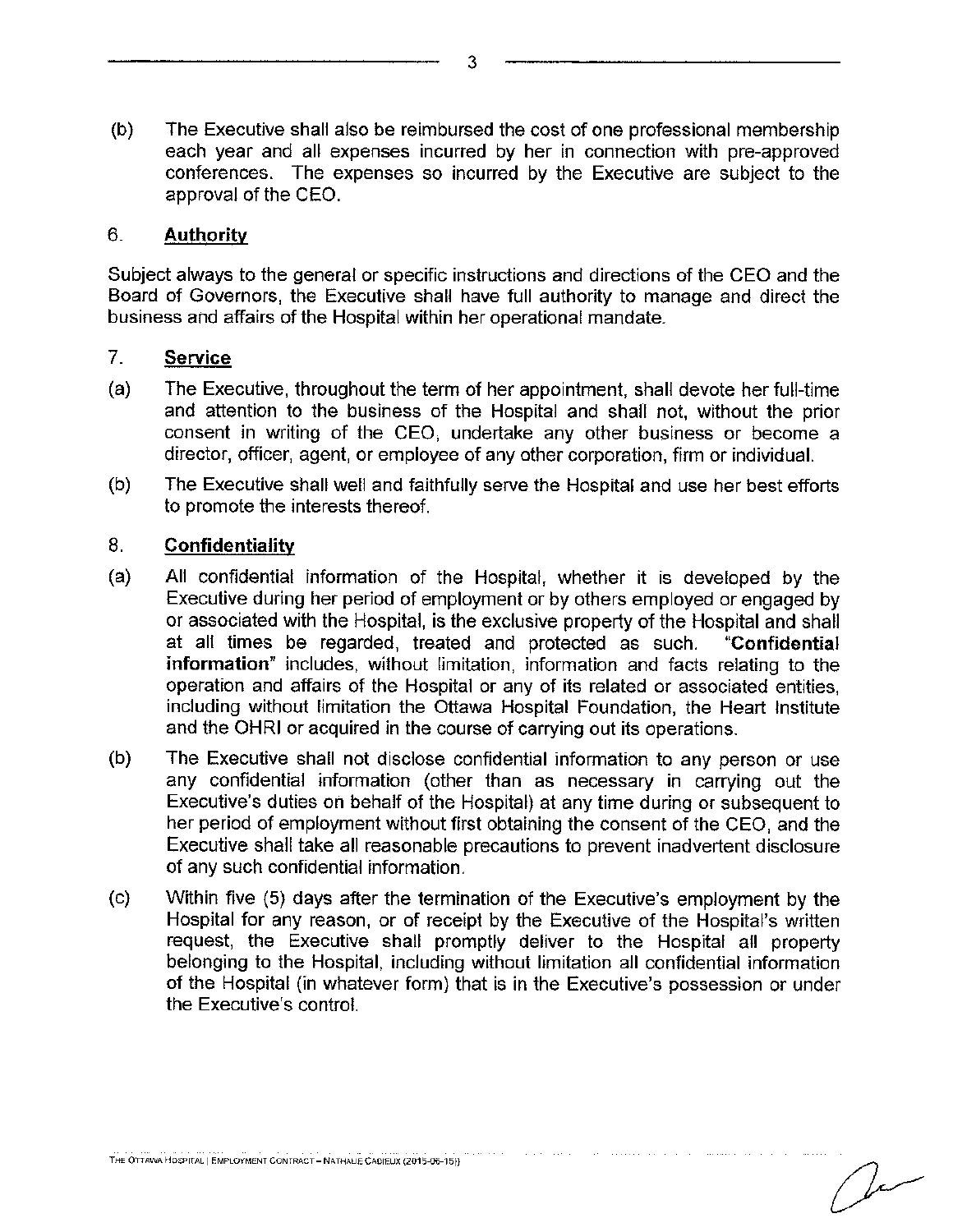- (d) Nothing in this Section precludes the Executive from disclosing or using confidential information of the Hospital at any time if:
	- $(i)$  Such confidential information is available to the public or in the public domain at the time of such disclosure or use, without breach of this Agreement:
	- **(ii) disclosure of such confidential information is required to be made by any law, regulation, governmental body, or authority or by court order, provided that before disclosure is made, notice of the requirement is**  provided to the Hospital, and to the extent possible in the circumstances, the Hospital is afforded an opportunity to dispute the requirement: or
	- (iii) such confidential information becomes available to the Executive on a non-confidential basis from a source other than the Hospital without breach of this Agreement.

# 9. **Vacation**

The Executive shall be entitled to six (6) weeks' vacation during each year, to be taken at times convenient to and mutually agreed upon by the CEO and the Executive. Any **vacation earned in a year must be used in that year unless there is approval in writing**  from the CEO to take such vacation in the following year.

# 10. **Termination**

The parties understand and agree that this Agreement and the Executive's employment may be terminated in the following manner in the specified circumstances:

- (a) By the Executive, at any time, for any reason, on the giving of sixty (60) days' notice. The Hospital may waive this notice.
- (b) By the Hospital, in its absolute discretion, for just cause. For purposes of **defining "just cause" in this Agreement, "just cause" includes, without limitation:** 
	- (i) any material breach of the provisions of this Agreement:
	- (ii) any conduct which tends to bring the Hospital into disrepute; or
	- (iii) conviction of the Executive of a criminal offence punishable by indictment.
- (c) By the Hospital in its absolute discretion and for any reason without just cause, on paying to the Executive termination pay, in an amount equal to her base **salary as of the date of termination, as more particularly described for a period of six (6) months in the event she is terminated in the first year of this Agreement**  and nine (9) months if she is terminated after June 15, 2016 but before June 15, 2018 (the "notice period"). If she is terminated after June 15, 2018 she will be entitled to termination pay of twelve (12) months' of her base salary as of the date of termination plus an additional amount equal to one (1) month's salary for each year of completed service with the Hospital to an overall maximum payment of eighteen (18) months' salary. At the sole discretion of the Hospital, termination pay may be paid to the Executive in monthly installments corresponding to the number of months of entitlement. For greater certainty, if

 $\mathbb{R}$ 

4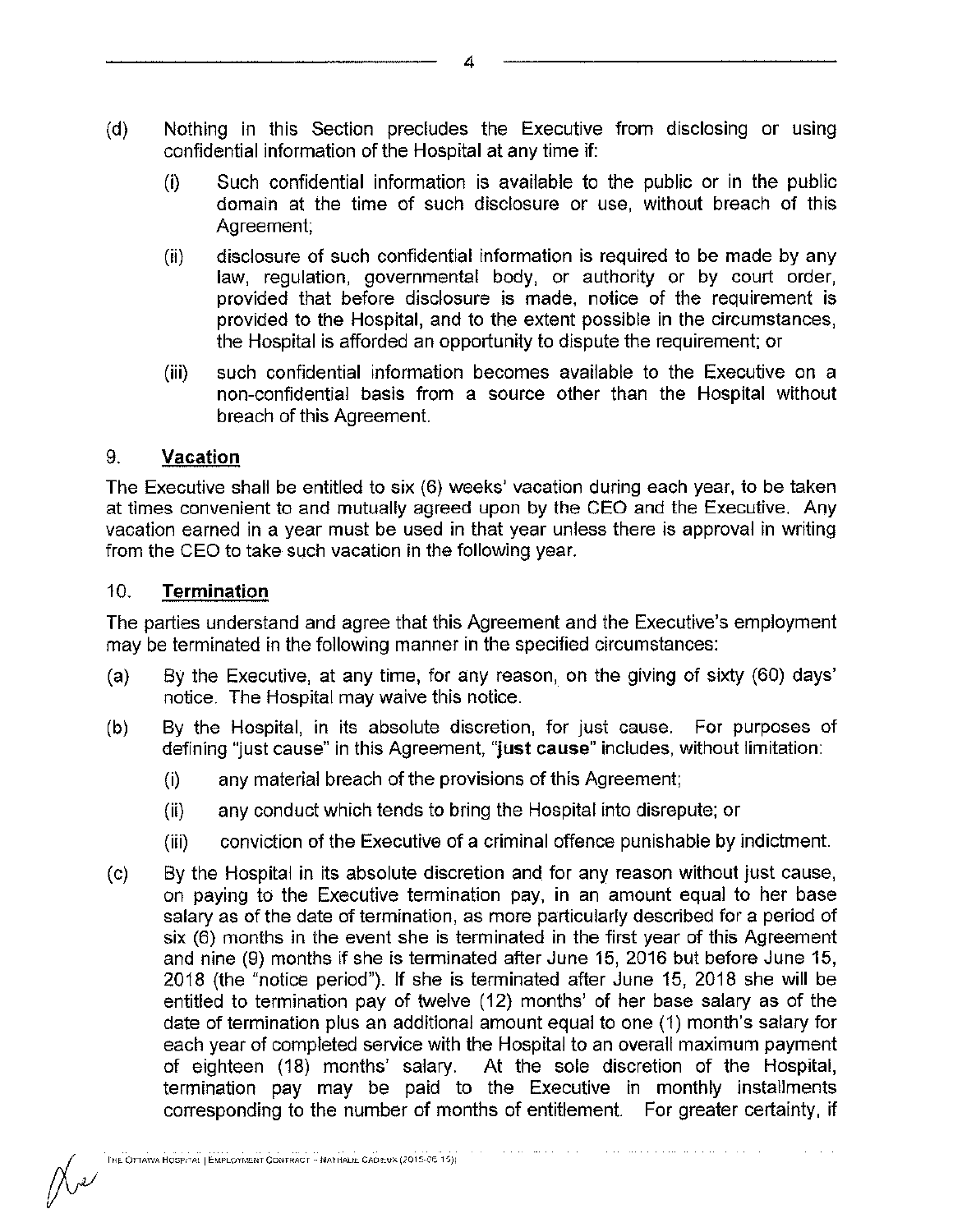the Executive finds employment within the notice period, the Hospital shall not be entitled to set off against the payments owing to the Hospital under this paragraph 10 (c) any amounts received by the Executive from such employment, save and except where the new employment is with another hospital or other publicly funded institution, in which case, all payments under this clause shall cease as of the date that the Executive commences such employment. Under **no circumstances, however, shall the Executive receive an amount of termination**  pay which is less than her entitlements under the Employment Standards Act including termination pay, severance pay and continuation of benefit coverages as prescribed in the Act.

- (d) Where the Hospital terminates the employment of the Executive under paragraph (c) above, the Hospital shall also pay to the executive any vacation entitlement accrued up to the date of termination and shall arrange for continuation of the **Executive's long term disability insurance and health insurance coverage for the**  period of time corresponding to the number of months of termination pay **calculated under paragraph (c) or until such time as the Executive commences**  alternative employment. In the event that the long term disability or health insurance coverages are not available during such period, the Hospital shall pay to the Executive an amount equal to the cost paid by the Hospital for such coverage determined as of the date of the termination.
- (e) In the event of termination without just cause, the Hospital shall provide the Executive with the services of an outplacement counselling firm on a full service basis subject to a reasonable cost limit.
- (f) The Executive acknowledges that the payments contemplated herein are reasonable and that they are paid in full and final satisfaction of all claims, whether at common law or under the *Employment Standards Act,* which the **Executive may have for wrongful dismissal, severance pay, termination pay or**  other damages arising from the termination of employment. The Executive waives any claim to any other payment or benefits from the Hospital.
- (g) The parties understand and agree that the giving of notice or the payment of pay in lieu of notice by the Hospital to the Executive on termination of the Executive's employment shall not prevent the Hospital from alleging that just cause exists for the termination.

## 11. **Assignment of Rights**

The rights, which accrue to the Hospital under this Agreement, shall pass to its successors or assignee. The rights of the Executive under this Agreement will not be **assignable or transferable in any manner.** 

5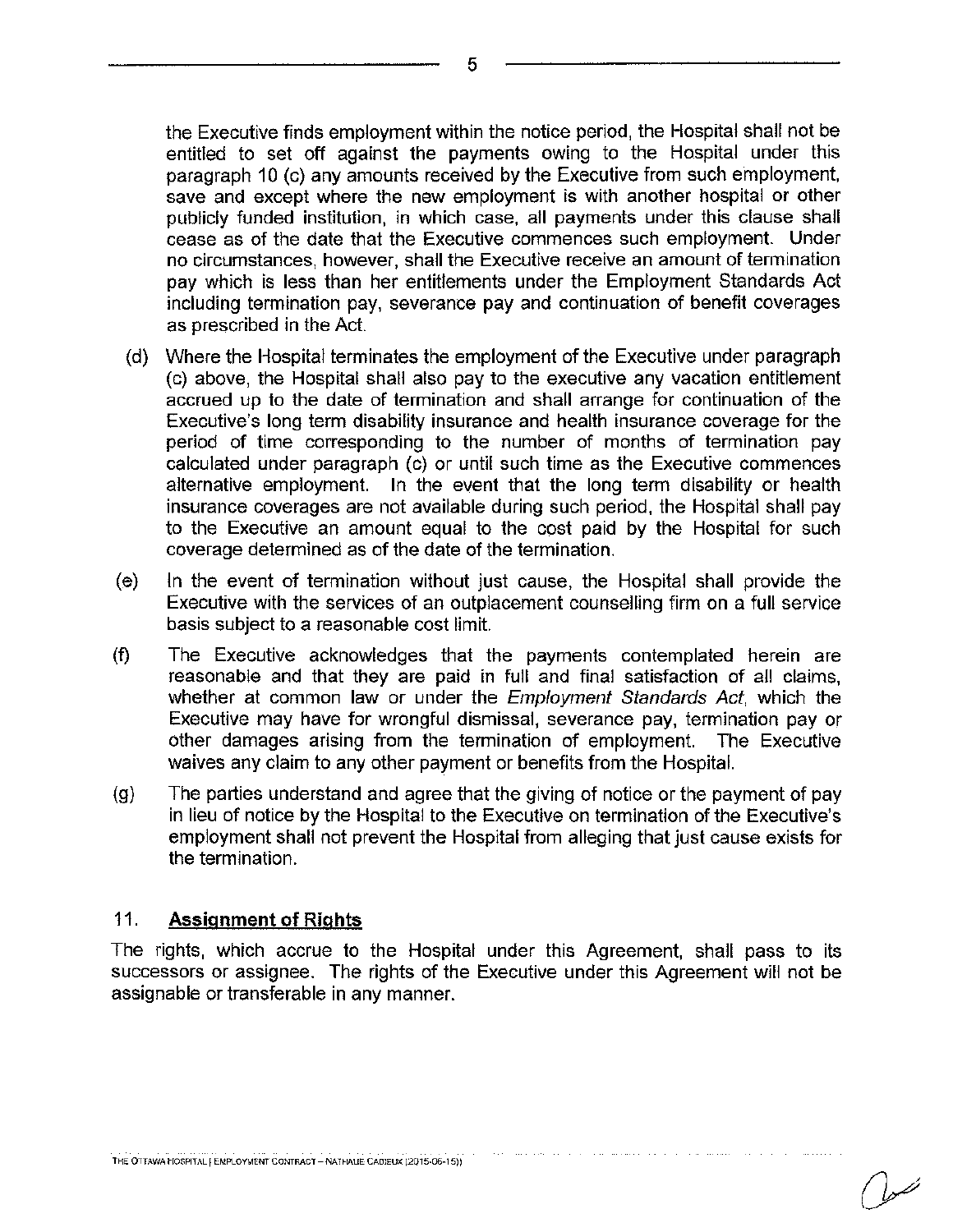6

# 12. **Notices**

Any notice required or permitted to be given to the Executive shall be sufficiently given if deliverable to the Executive personally or mailed by registered mail to her address last known to the Hospital. Any notice required or permitted to be given to the Hospital shall be sufficiently given if mailed by registered mail to the Hospital.

## 13. **Severability**

In the event that any provision or part of this Agreement shall be deemed void or invalid by a court of competent jurisdiction, the remaining provisions or parts shall be and remain in full force and effect.

## 14. **Waiver**

**No waiver by either party of any breach of any provisions herein shall constitute a**  waiver of the provision except with respect to the particular breach giving rise to the **waiver.** 

## 15. **Entire Agreement**

This Agreement constitutes the entire agreement between the parties with respect to the employment of the Executive and any and all provisions in any prior written agreements are terminated and cancelled and each of the parties release and forever **discharge the other of and from all manner of actions, causes of action, claims and demands under or in respect of any such agreement.** 

## 16. **Modification**

**Any modification of this Agreement must be in writing and signed by the parties.** 

## 17. **Headings**

The headings used in this Agreement are for convenience only and are not to be construed in any way as additions to or limitations of the covenants and agreements contained in it.

## 18. Time

Time shall be of the essence in this Agreement.

## 19. Governing **Law**

This Agreement shall be construed in accordance with the laws of Ontario.

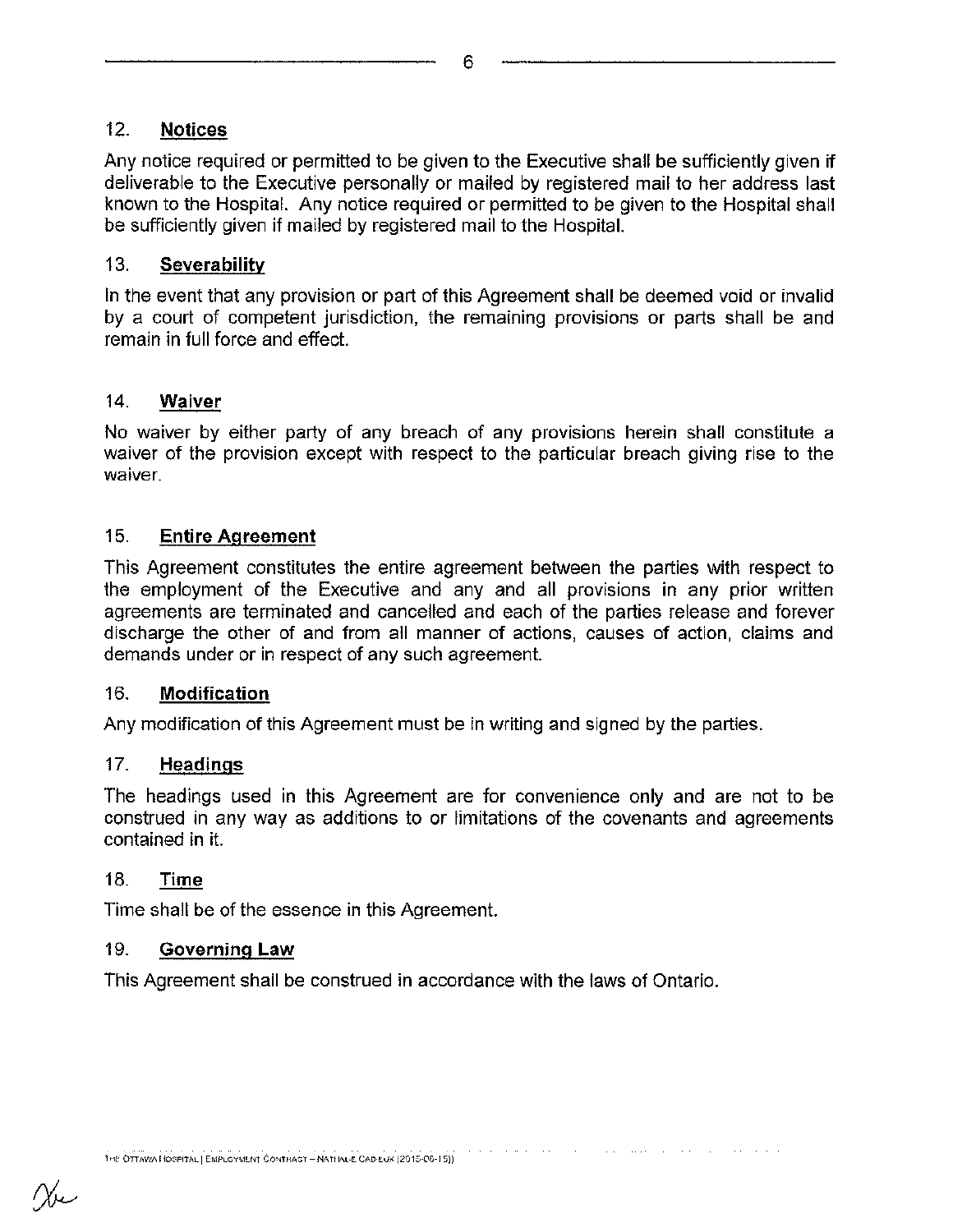#### 20. **Independent Legal Advice**

The Executive confirms that, prior to the execution of this Agreement, she had a full and complete opportunity to obtain independent legal advice and representation and that she has either done so or has freely chosen not to obtain such advice.

**IN WITNESS WHEREOF** this Agreement has been executed by the parties to it, this  $\omega$  day of  $\mathcal{G}$  , 2015 in the City of Ottawa, the Province of Ontario.

**SIGNED, SEALED & DELIVERED THE OTTAWA In the presence of: CONTRALLY AND THE OTTAWA** 

Witness<sup>------</sub>--<sup>---</sup> | Nathalie Cadieux</sup>

**HOSPITAL/L'HOPITAL D'OTTAWA** Per! D. ck Kitts, President & CEO

 $\frac{1}{29.06 - 2015}$ 

7